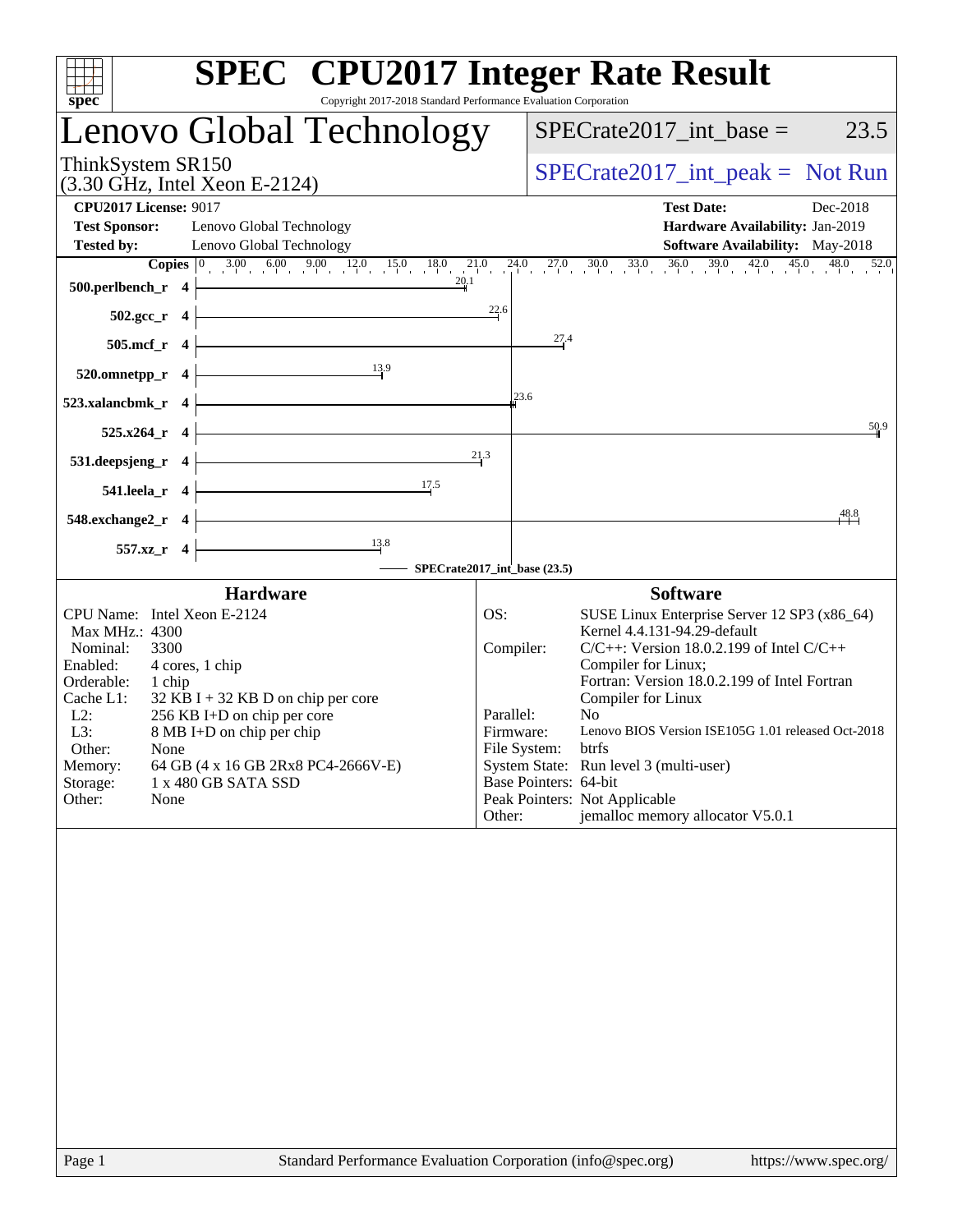

## Lenovo Global Technology

(3.30 GHz, Intel Xeon E-2124)

ThinkSystem SR150<br>  $SPECTI<sub>2</sub>124$ <br>  $SPECTI<sub>2</sub>124$ <br>  $SPECTI<sub>2</sub>124$ <br>  $SPECTI<sub>2</sub>124$  $SPECTate2017\_int\_base = 23.5$ 

**[Test Sponsor:](http://www.spec.org/auto/cpu2017/Docs/result-fields.html#TestSponsor)** Lenovo Global Technology **[Hardware Availability:](http://www.spec.org/auto/cpu2017/Docs/result-fields.html#HardwareAvailability)** Jan-2019

**[CPU2017 License:](http://www.spec.org/auto/cpu2017/Docs/result-fields.html#CPU2017License)** 9017 **[Test Date:](http://www.spec.org/auto/cpu2017/Docs/result-fields.html#TestDate)** Dec-2018 **[Tested by:](http://www.spec.org/auto/cpu2017/Docs/result-fields.html#Testedby)** Lenovo Global Technology **[Software Availability:](http://www.spec.org/auto/cpu2017/Docs/result-fields.html#SoftwareAvailability)** May-2018

### **[Results Table](http://www.spec.org/auto/cpu2017/Docs/result-fields.html#ResultsTable)**

|                                   | <b>Base</b>    |                |                |                | <b>Peak</b> |                |       |               |                |              |                |              |                |              |
|-----------------------------------|----------------|----------------|----------------|----------------|-------------|----------------|-------|---------------|----------------|--------------|----------------|--------------|----------------|--------------|
| <b>Benchmark</b>                  | <b>Copies</b>  | <b>Seconds</b> | Ratio          | <b>Seconds</b> | Ratio       | <b>Seconds</b> | Ratio | <b>Copies</b> | <b>Seconds</b> | <b>Ratio</b> | <b>Seconds</b> | <b>Ratio</b> | <b>Seconds</b> | <b>Ratio</b> |
| 500.perlbench_r                   | 4              | 317            | 20.1           | 318            | 20.0        | 316            | 20.2  |               |                |              |                |              |                |              |
| $502.\text{gcc}$ <sub>r</sub>     | 4              | 251            | 22.6           | 251            | 22.6        | 251            | 22.5  |               |                |              |                |              |                |              |
| $505$ .mcf $r$                    | 4              | 236            | 27.4           | 236            | 27.4        | 236            | 27.4  |               |                |              |                |              |                |              |
| 520.omnetpp_r                     | 4              | 379            | 13.9           | 378            | 13.9        | 380            | 13.8  |               |                |              |                |              |                |              |
| 523.xalancbmk r                   | 4              | 177            | 23.9           | 180            | 23.4        | 179            | 23.6  |               |                |              |                |              |                |              |
| 525.x264 r                        | 4              | 137            | 51.0           | 138            | 50.9        | 138            | 50.8  |               |                |              |                |              |                |              |
| 531.deepsjeng_r                   | 4              | 215            | 21.3           | 215            | 21.3        | 216            | 21.3  |               |                |              |                |              |                |              |
| 541.leela_r                       | $\overline{4}$ | 378            | 17.5           | 378            | 17.5        | 378            | 17.5  |               |                |              |                |              |                |              |
| 548.exchange2_r                   | 4              | 218            | 48.0           | 212            | 49.4        | 215            | 48.8  |               |                |              |                |              |                |              |
| 557.xz                            | 4              | 313            | 13.8           | 313            | 13.8        | 314            | 13.8  |               |                |              |                |              |                |              |
| $SPECrate2017$ int base =<br>23.5 |                |                |                |                |             |                |       |               |                |              |                |              |                |              |
| $SPECrate2017$ int peak =         |                |                | <b>Not Run</b> |                |             |                |       |               |                |              |                |              |                |              |

Results appear in the [order in which they were run](http://www.spec.org/auto/cpu2017/Docs/result-fields.html#RunOrder). Bold underlined text [indicates a median measurement](http://www.spec.org/auto/cpu2017/Docs/result-fields.html#Median).

### **[Submit Notes](http://www.spec.org/auto/cpu2017/Docs/result-fields.html#SubmitNotes)**

 The taskset mechanism was used to bind copies to processors. The config file option 'submit' was used to generate taskset commands to bind each copy to a specific processor. For details, please see the config file.

### **[Operating System Notes](http://www.spec.org/auto/cpu2017/Docs/result-fields.html#OperatingSystemNotes)**

Stack size set to unlimited using "ulimit -s unlimited"

### **[General Notes](http://www.spec.org/auto/cpu2017/Docs/result-fields.html#GeneralNotes)**

Environment variables set by runcpu before the start of the run: LD\_LIBRARY\_PATH = "/home/cpu2017-1.0.5-ic18.0u2/lib/ia32:/home/cpu2017-1.0.5-ic18.0u2/lib/intel64" LD\_LIBRARY\_PATH = "\$LD\_LIBRARY\_PATH:/home/cpu2017-1.0.5-ic18.0u2/je5.0.1-32:/home/cpu2017-1.0.5-ic18.0u2/je5.0.1-64" Binaries compiled on a system with 1x Intel Core i7-6700K CPU + 32GB RAM memory using Redhat Enterprise Linux 7.5 Transparent Huge Pages enabled by default Prior to runcpu invocation Filesystem page cache synced and cleared with: sync; echo 3> /proc/sys/vm/drop\_caches Yes: The test sponsor attests, as of date of publication, that CVE-2017-5754 (Meltdown) is mitigated in the system as tested and documented. Yes: The test sponsor attests, as of date of publication, that CVE-2017-5753 (Spectre variant 1) is mitigated in the system as tested and documented. Yes: The test sponsor attests, as of date of publication, that CVE-2017-5715 (Spectre variant 2) is mitigated in the system as tested and documented.

**(Continued on next page)**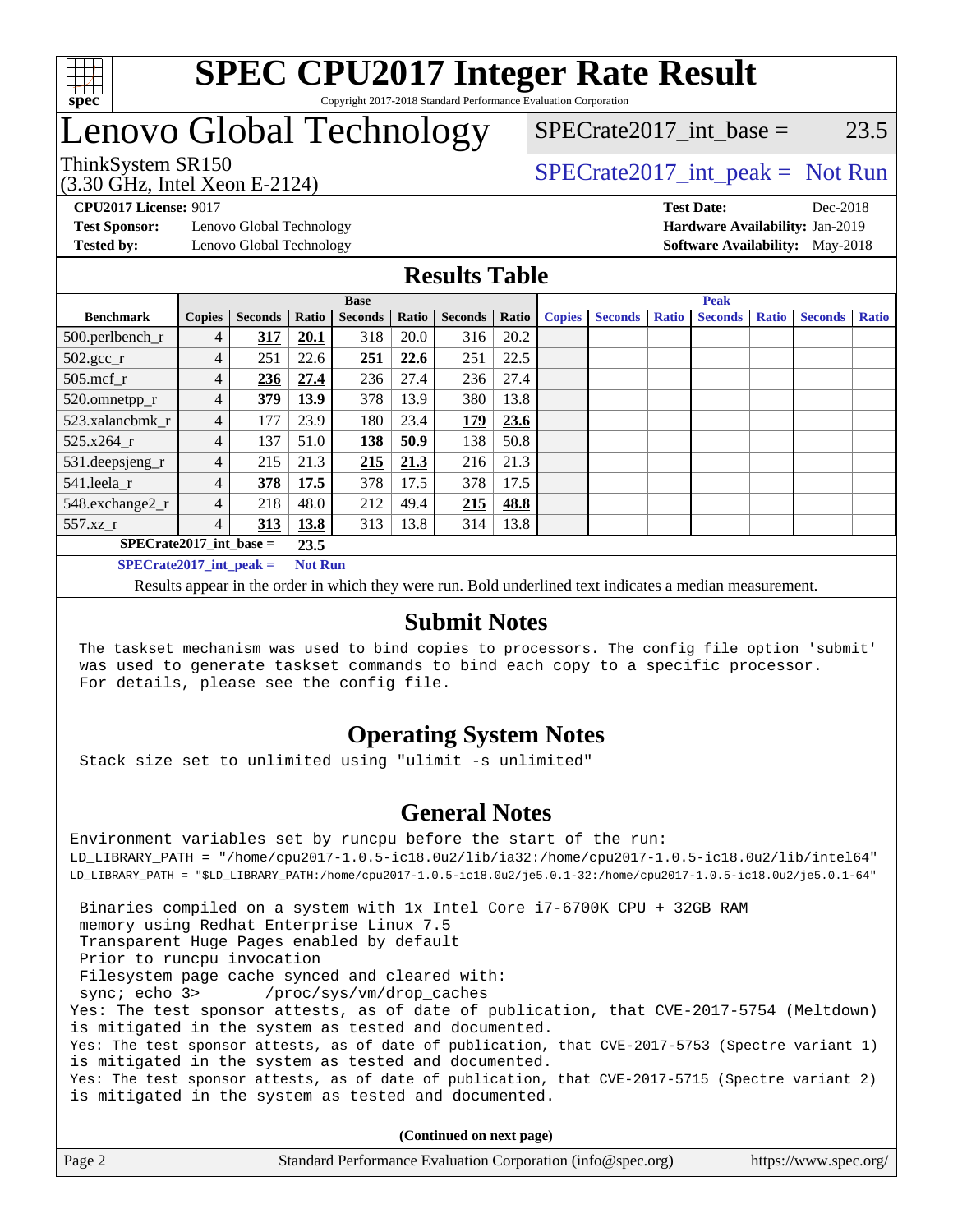

# **[SPEC CPU2017 Integer Rate Result](http://www.spec.org/auto/cpu2017/Docs/result-fields.html#SPECCPU2017IntegerRateResult)**

Copyright 2017-2018 Standard Performance Evaluation Corporation

### Lenovo Global Technology

ThinkSystem SR150<br>  $SPECTI<sub>2</sub>124$ <br>  $SPECTI<sub>2</sub>124$ <br>  $SPECTI<sub>2</sub>124$ <br>  $SPECTI<sub>2</sub>124$ 

SPECrate2017 int\_base =  $23.5$ 

(3.30 GHz, Intel Xeon E-2124) **[CPU2017 License:](http://www.spec.org/auto/cpu2017/Docs/result-fields.html#CPU2017License)** 9017 **[Test Date:](http://www.spec.org/auto/cpu2017/Docs/result-fields.html#TestDate)** Dec-2018

**[Test Sponsor:](http://www.spec.org/auto/cpu2017/Docs/result-fields.html#TestSponsor)** Lenovo Global Technology **[Hardware Availability:](http://www.spec.org/auto/cpu2017/Docs/result-fields.html#HardwareAvailability)** Jan-2019 **[Tested by:](http://www.spec.org/auto/cpu2017/Docs/result-fields.html#Testedby)** Lenovo Global Technology **[Software Availability:](http://www.spec.org/auto/cpu2017/Docs/result-fields.html#SoftwareAvailability)** May-2018

### **[General Notes \(Continued\)](http://www.spec.org/auto/cpu2017/Docs/result-fields.html#GeneralNotes)**

 jemalloc, a general purpose malloc implementation built with the RedHat Enterprise 7.5, and the system compiler gcc 4.8.5 sources available from jemalloc.net or <https://github.com/jemalloc/jemalloc/releases>

#### **[Platform Notes](http://www.spec.org/auto/cpu2017/Docs/result-fields.html#PlatformNotes)**

Page 3 Standard Performance Evaluation Corporation [\(info@spec.org\)](mailto:info@spec.org) <https://www.spec.org/> BIOS configuration: Choose Operating Mode set to Maximum Performance Choose Operating Mode set to Custom Mode CPU P-state Control set to Legacy Execute Disable Bit set to Disable Per Core P-state set to Disable Adjacent Cache Prefetch set to Disable Sysinfo program /home/cpu2017-1.0.5-ic18.0u2/bin/sysinfo Rev: r5974 of 2018-05-19 9bcde8f2999c33d61f64985e45859ea9 running on linux-tsni Thu Dec 6 14:05:37 2018 SUT (System Under Test) info as seen by some common utilities. For more information on this section, see <https://www.spec.org/cpu2017/Docs/config.html#sysinfo> From /proc/cpuinfo model name : Intel(R) Xeon(R) E-2124 CPU @ 3.30GHz 1 "physical id"s (chips) 4 "processors" cores, siblings (Caution: counting these is hw and system dependent. The following excerpts from /proc/cpuinfo might not be reliable. Use with caution.) cpu cores : 4 siblings : 4 physical 0: cores 0 1 2 3 From lscpu: Architecture: x86\_64 CPU op-mode(s): 32-bit, 64-bit Byte Order: Little Endian  $CPU(s):$  4 On-line CPU(s) list: 0-3 Thread(s) per core: 1 Core(s) per socket: 4 Socket(s): 1 NUMA node(s): 1 Vendor ID: GenuineIntel CPU family: 6 Model: 158 Model name: Intel(R) Xeon(R) E-2124 CPU @ 3.30GHz Stepping: 10 **(Continued on next page)**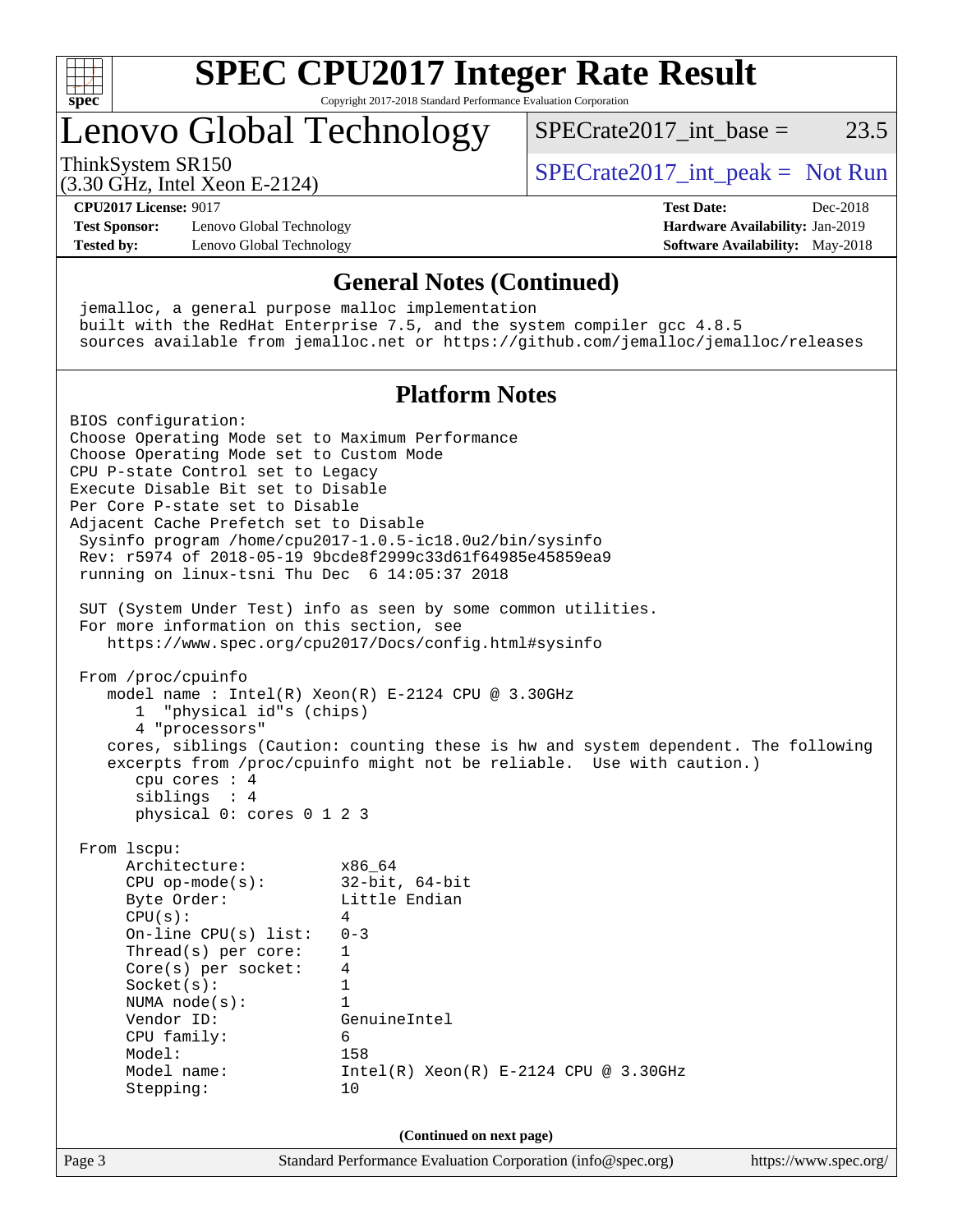

Lenovo Global Technology

 $SPECrate2017\_int\_base = 23.5$ 

(3.30 GHz, Intel Xeon E-2124)

ThinkSystem SR150<br>  $SPECTI<sub>2</sub>124$ <br>  $SPECTI<sub>2</sub>124$ <br>  $SPECTI<sub>2</sub>124$ <br>  $SPECTI<sub>2</sub>124$ 

**[CPU2017 License:](http://www.spec.org/auto/cpu2017/Docs/result-fields.html#CPU2017License)** 9017 **[Test Date:](http://www.spec.org/auto/cpu2017/Docs/result-fields.html#TestDate)** Dec-2018

**[Test Sponsor:](http://www.spec.org/auto/cpu2017/Docs/result-fields.html#TestSponsor)** Lenovo Global Technology **[Hardware Availability:](http://www.spec.org/auto/cpu2017/Docs/result-fields.html#HardwareAvailability)** Jan-2019 **[Tested by:](http://www.spec.org/auto/cpu2017/Docs/result-fields.html#Testedby)** Lenovo Global Technology **[Software Availability:](http://www.spec.org/auto/cpu2017/Docs/result-fields.html#SoftwareAvailability)** May-2018

#### **[Platform Notes \(Continued\)](http://www.spec.org/auto/cpu2017/Docs/result-fields.html#PlatformNotes)**

| CPU MHz:                | 4231.723   |
|-------------------------|------------|
| $CPIJ$ max $MHz$ :      | 4300.0000  |
| CPU min MHz:            | 800.0000   |
| BogoMIPS:               | 6623.98    |
| Virtualization:         | $VT - x$   |
| $L1d$ cache:            | 32K        |
| $L1i$ cache:            | 32K        |
| $L2$ cache:             | 256K       |
| $L3$ cache:             | 8192K      |
| NUMA $node0$ $CPU(s)$ : | $0 - 3$    |
| Flanc:                  | fnu wme de |

Flags: fpu vme de pse tsc msr pae mce cx8 apic sep mtrr pge mca cmov pat pse36 clflush dts acpi mmx fxsr sse sse2 ss ht tm pbe syscall nx pdpe1gb rdtscp lm constant\_tsc art arch\_perfmon pebs bts rep\_good nopl xtopology nonstop\_tsc aperfmperf eagerfpu pni pclmulqdq dtes64 monitor ds\_cpl vmx smx est tm2 ssse3 sdbg fma cx16 xtpr pdcm pcid sse4\_1 sse4\_2 x2apic movbe popcnt tsc\_deadline\_timer aes xsave avx f16c rdrand lahf\_lm abm 3dnowprefetch ida arat epb invpcid\_single pln pts dtherm hwp hwp\_notify hwp\_act\_window hwp\_epp intel\_pt rsb\_ctxsw spec\_ctrl stibp ssbd retpoline kaiser tpr\_shadow vnmi flexpriority ept vpid fsgsbase tsc\_adjust bmi1 hle avx2 smep bmi2 erms invpcid rtm mpx rdseed adx smap clflushopt xsaveopt xsavec xgetbv1

```
 /proc/cpuinfo cache data
cache size : 8192 KB
```
 From numactl --hardware WARNING: a numactl 'node' might or might not correspond to a physical chip. available: 1 nodes (0) node 0 cpus: 0 1 2 3 node 0 size: 64382 MB node 0 free: 63849 MB node distances: node 0 0: 10 From /proc/meminfo MemTotal: 65927492 kB HugePages\_Total: 0 Hugepagesize: 2048 kB From /etc/\*release\* /etc/\*version\* SuSE-release: SUSE Linux Enterprise Server 12 (x86\_64) VERSION = 12 PATCHLEVEL = 3 # This file is deprecated and will be removed in a future service pack or release.

 # Please check /etc/os-release for details about this release. os-release:

**(Continued on next page)**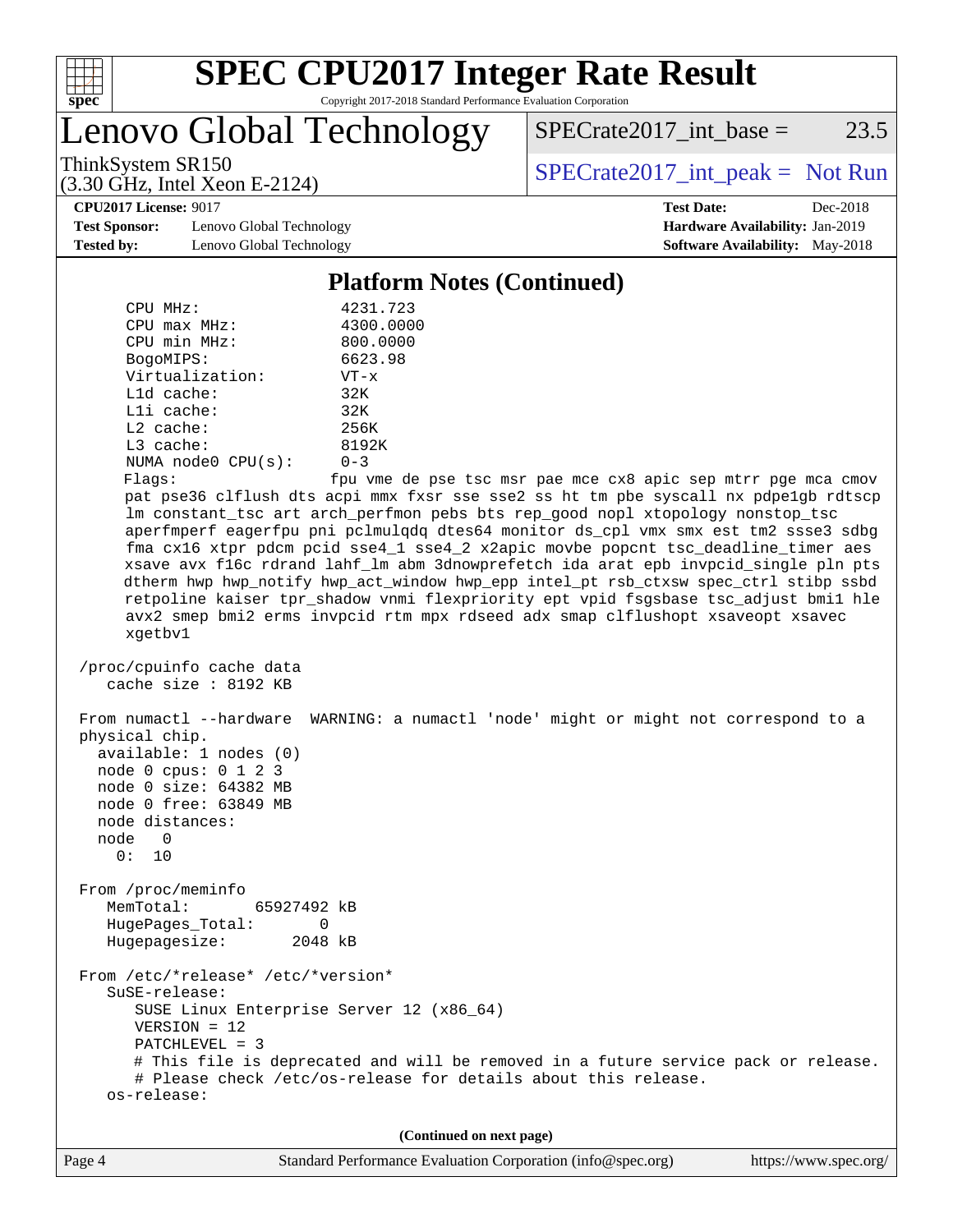

# **[SPEC CPU2017 Integer Rate Result](http://www.spec.org/auto/cpu2017/Docs/result-fields.html#SPECCPU2017IntegerRateResult)**

Copyright 2017-2018 Standard Performance Evaluation Corporation

### Lenovo Global Technology

 $SPECTate2017\_int\_base = 23.5$ 

(3.30 GHz, Intel Xeon E-2124)

ThinkSystem SR150  $SPECrate2017$ \_int\_peak = Not Run

**[CPU2017 License:](http://www.spec.org/auto/cpu2017/Docs/result-fields.html#CPU2017License)** 9017 **[Test Date:](http://www.spec.org/auto/cpu2017/Docs/result-fields.html#TestDate)** Dec-2018

**[Test Sponsor:](http://www.spec.org/auto/cpu2017/Docs/result-fields.html#TestSponsor)** Lenovo Global Technology **[Hardware Availability:](http://www.spec.org/auto/cpu2017/Docs/result-fields.html#HardwareAvailability)** Jan-2019 **[Tested by:](http://www.spec.org/auto/cpu2017/Docs/result-fields.html#Testedby)** Lenovo Global Technology **[Software Availability:](http://www.spec.org/auto/cpu2017/Docs/result-fields.html#SoftwareAvailability)** May-2018

#### **[Platform Notes \(Continued\)](http://www.spec.org/auto/cpu2017/Docs/result-fields.html#PlatformNotes)**

 NAME="SLES" VERSION="12-SP3" VERSION\_ID="12.3" PRETTY\_NAME="SUSE Linux Enterprise Server 12 SP3" ID="sles" ANSI\_COLOR="0;32" CPE\_NAME="cpe:/o:suse:sles:12:sp3"

uname -a:

 Linux linux-tsni 4.4.131-94.29-default #1 SMP Mon May 21 14:41:34 UTC 2018 (f49bc78) x86\_64 x86\_64 x86\_64 GNU/Linux

Kernel self-reported vulnerability status:

 CVE-2017-5754 (Meltdown): Mitigation: PTI CVE-2017-5753 (Spectre variant 1): Mitigation: \_\_user pointer sanitization CVE-2017-5715 (Spectre variant 2): Mitigation: IBRS+IBPB

run-level 3 Dec 6 13:59

 SPEC is set to: /home/cpu2017-1.0.5-ic18.0u2 Filesystem Type Size Used Avail Use% Mounted on /dev/md126p2 btrfs 446G 18G 428G 5% /home

 Additional information from dmidecode follows. WARNING: Use caution when you interpret this section. The 'dmidecode' program reads system data which is "intended to allow hardware to be accurately determined", but the intent may not be met, as there are frequent changes to hardware, firmware, and the "DMTF SMBIOS" standard. BIOS Lenovo -[ISE105G-1.01]- 10/25/2018 Memory: 4x Micron 18ASF2G72AZ-2G6D1 16 GB 2 rank 2666

(End of data from sysinfo program)

### **[Compiler Version Notes](http://www.spec.org/auto/cpu2017/Docs/result-fields.html#CompilerVersionNotes)**

| 500.perlbench_r(base) 502.gcc_r(base) 505.mcf_r(base) 525.x264_r(base)<br>CC<br>$557.xx$ $r(base)$ |  |  |  |  |  |  |  |
|----------------------------------------------------------------------------------------------------|--|--|--|--|--|--|--|
| icc (ICC) 18.0.2 20180210<br>Copyright (C) 1985-2018 Intel Corporation. All rights reserved.       |  |  |  |  |  |  |  |
| CXXC 520.omnetpp $r(base)$ 523.xalancbmk $r(base)$ 531.deepsjeng $r(base)$                         |  |  |  |  |  |  |  |
| (Continued on next page)                                                                           |  |  |  |  |  |  |  |

Page 5 Standard Performance Evaluation Corporation [\(info@spec.org\)](mailto:info@spec.org) <https://www.spec.org/>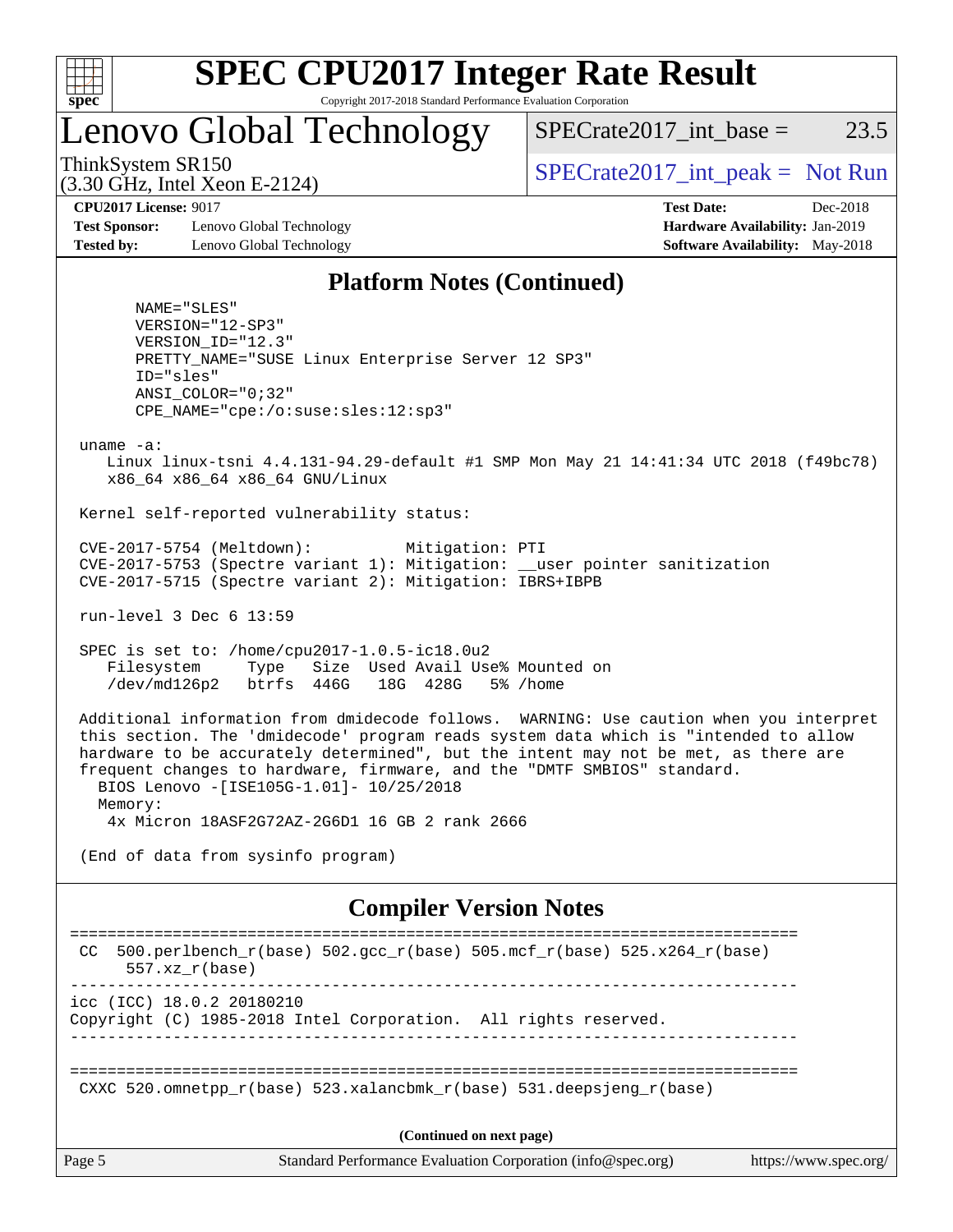

### Lenovo Global Technology

 $SPECTate2017\_int\_base = 23.5$ 

(3.30 GHz, Intel Xeon E-2124)

ThinkSystem SR150<br>  $SPECTI<sub>2</sub>124$ <br>  $SPECTI<sub>2</sub>124$ <br>  $SPECTI<sub>2</sub>124$ <br>  $SPECTI<sub>2</sub>124$ 

**[Test Sponsor:](http://www.spec.org/auto/cpu2017/Docs/result-fields.html#TestSponsor)** Lenovo Global Technology **[Hardware Availability:](http://www.spec.org/auto/cpu2017/Docs/result-fields.html#HardwareAvailability)** Jan-2019 **[Tested by:](http://www.spec.org/auto/cpu2017/Docs/result-fields.html#Testedby)** Lenovo Global Technology **[Software Availability:](http://www.spec.org/auto/cpu2017/Docs/result-fields.html#SoftwareAvailability)** May-2018

**[CPU2017 License:](http://www.spec.org/auto/cpu2017/Docs/result-fields.html#CPU2017License)** 9017 **[Test Date:](http://www.spec.org/auto/cpu2017/Docs/result-fields.html#TestDate)** Dec-2018

### **[Compiler Version Notes \(Continued\)](http://www.spec.org/auto/cpu2017/Docs/result-fields.html#CompilerVersionNotes)**

541.leela\_r(base)

| icpc (ICC) 18.0.2 20180210 |                                                                 |  |  |
|----------------------------|-----------------------------------------------------------------|--|--|
|                            | Copyright (C) 1985-2018 Intel Corporation. All rights reserved. |  |  |
|                            |                                                                 |  |  |

============================================================================== FC 548.exchange2\_r(base)

------------------------------------------------------------------------------

ifort (IFORT) 18.0.2 20180210

Copyright (C) 1985-2018 Intel Corporation. All rights reserved. ------------------------------------------------------------------------------

### **[Base Compiler Invocation](http://www.spec.org/auto/cpu2017/Docs/result-fields.html#BaseCompilerInvocation)**

[C benchmarks](http://www.spec.org/auto/cpu2017/Docs/result-fields.html#Cbenchmarks): [icc -m64 -std=c11](http://www.spec.org/cpu2017/results/res2018q4/cpu2017-20181210-10102.flags.html#user_CCbase_intel_icc_64bit_c11_33ee0cdaae7deeeab2a9725423ba97205ce30f63b9926c2519791662299b76a0318f32ddfffdc46587804de3178b4f9328c46fa7c2b0cd779d7a61945c91cd35)

[C++ benchmarks:](http://www.spec.org/auto/cpu2017/Docs/result-fields.html#CXXbenchmarks) [icpc -m64](http://www.spec.org/cpu2017/results/res2018q4/cpu2017-20181210-10102.flags.html#user_CXXbase_intel_icpc_64bit_4ecb2543ae3f1412ef961e0650ca070fec7b7afdcd6ed48761b84423119d1bf6bdf5cad15b44d48e7256388bc77273b966e5eb805aefd121eb22e9299b2ec9d9)

[Fortran benchmarks](http://www.spec.org/auto/cpu2017/Docs/result-fields.html#Fortranbenchmarks): [ifort -m64](http://www.spec.org/cpu2017/results/res2018q4/cpu2017-20181210-10102.flags.html#user_FCbase_intel_ifort_64bit_24f2bb282fbaeffd6157abe4f878425411749daecae9a33200eee2bee2fe76f3b89351d69a8130dd5949958ce389cf37ff59a95e7a40d588e8d3a57e0c3fd751)

### **[Base Portability Flags](http://www.spec.org/auto/cpu2017/Docs/result-fields.html#BasePortabilityFlags)**

 500.perlbench\_r: [-DSPEC\\_LP64](http://www.spec.org/cpu2017/results/res2018q4/cpu2017-20181210-10102.flags.html#b500.perlbench_r_basePORTABILITY_DSPEC_LP64) [-DSPEC\\_LINUX\\_X64](http://www.spec.org/cpu2017/results/res2018q4/cpu2017-20181210-10102.flags.html#b500.perlbench_r_baseCPORTABILITY_DSPEC_LINUX_X64) 502.gcc\_r: [-DSPEC\\_LP64](http://www.spec.org/cpu2017/results/res2018q4/cpu2017-20181210-10102.flags.html#suite_basePORTABILITY502_gcc_r_DSPEC_LP64) 505.mcf\_r: [-DSPEC\\_LP64](http://www.spec.org/cpu2017/results/res2018q4/cpu2017-20181210-10102.flags.html#suite_basePORTABILITY505_mcf_r_DSPEC_LP64) 520.omnetpp\_r: [-DSPEC\\_LP64](http://www.spec.org/cpu2017/results/res2018q4/cpu2017-20181210-10102.flags.html#suite_basePORTABILITY520_omnetpp_r_DSPEC_LP64) 523.xalancbmk\_r: [-DSPEC\\_LP64](http://www.spec.org/cpu2017/results/res2018q4/cpu2017-20181210-10102.flags.html#suite_basePORTABILITY523_xalancbmk_r_DSPEC_LP64) [-DSPEC\\_LINUX](http://www.spec.org/cpu2017/results/res2018q4/cpu2017-20181210-10102.flags.html#b523.xalancbmk_r_baseCXXPORTABILITY_DSPEC_LINUX) 525.x264\_r: [-DSPEC\\_LP64](http://www.spec.org/cpu2017/results/res2018q4/cpu2017-20181210-10102.flags.html#suite_basePORTABILITY525_x264_r_DSPEC_LP64) 531.deepsjeng\_r: [-DSPEC\\_LP64](http://www.spec.org/cpu2017/results/res2018q4/cpu2017-20181210-10102.flags.html#suite_basePORTABILITY531_deepsjeng_r_DSPEC_LP64) 541.leela\_r: [-DSPEC\\_LP64](http://www.spec.org/cpu2017/results/res2018q4/cpu2017-20181210-10102.flags.html#suite_basePORTABILITY541_leela_r_DSPEC_LP64) 548.exchange2\_r: [-DSPEC\\_LP64](http://www.spec.org/cpu2017/results/res2018q4/cpu2017-20181210-10102.flags.html#suite_basePORTABILITY548_exchange2_r_DSPEC_LP64) 557.xz\_r: [-DSPEC\\_LP64](http://www.spec.org/cpu2017/results/res2018q4/cpu2017-20181210-10102.flags.html#suite_basePORTABILITY557_xz_r_DSPEC_LP64)

### **[Base Optimization Flags](http://www.spec.org/auto/cpu2017/Docs/result-fields.html#BaseOptimizationFlags)**

[C benchmarks](http://www.spec.org/auto/cpu2017/Docs/result-fields.html#Cbenchmarks):

[-Wl,-z,muldefs](http://www.spec.org/cpu2017/results/res2018q4/cpu2017-20181210-10102.flags.html#user_CCbase_link_force_multiple1_b4cbdb97b34bdee9ceefcfe54f4c8ea74255f0b02a4b23e853cdb0e18eb4525ac79b5a88067c842dd0ee6996c24547a27a4b99331201badda8798ef8a743f577) [-xCORE-AVX2](http://www.spec.org/cpu2017/results/res2018q4/cpu2017-20181210-10102.flags.html#user_CCbase_f-xCORE-AVX2) [-ipo](http://www.spec.org/cpu2017/results/res2018q4/cpu2017-20181210-10102.flags.html#user_CCbase_f-ipo) [-O3](http://www.spec.org/cpu2017/results/res2018q4/cpu2017-20181210-10102.flags.html#user_CCbase_f-O3) [-no-prec-div](http://www.spec.org/cpu2017/results/res2018q4/cpu2017-20181210-10102.flags.html#user_CCbase_f-no-prec-div)

**(Continued on next page)**

Page 6 Standard Performance Evaluation Corporation [\(info@spec.org\)](mailto:info@spec.org) <https://www.spec.org/>